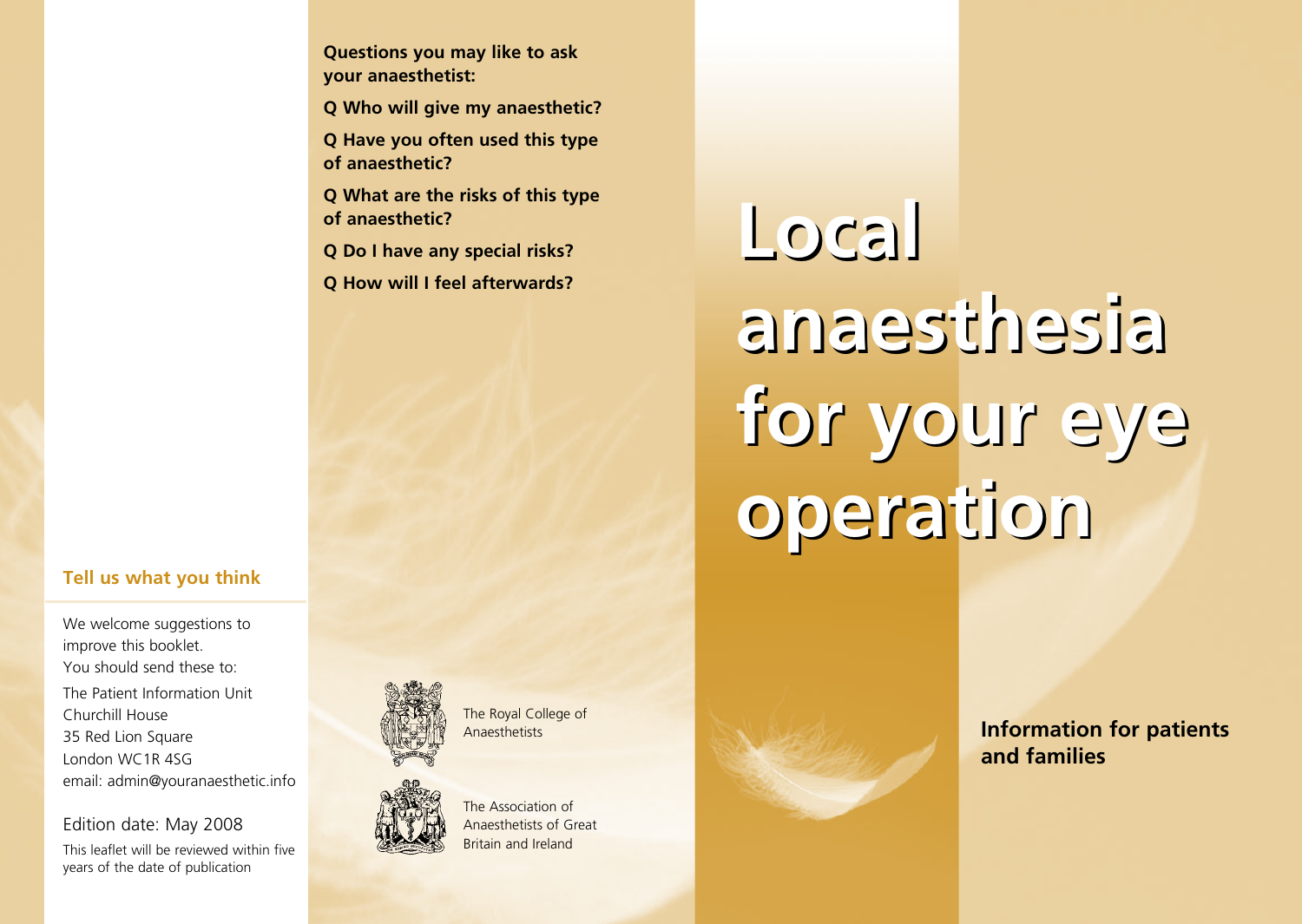This booklet is for anyone expecting to have an eye operation with a local anaesthetic. It has been written by patients, patient representatives and anaesthetists, working in partnership.

You can find more information in other leaflets in the series on the website **www.youranaesthetic.info**. They may also be available from the anaesthetic department in your hospital.

The series includes the following:

- Anaesthesia explained (a more detailed booklet)
- You and your anaesthetic (a shorter summary)
- Your child's general anaesthetic
- Your spinal anaesthetic
- Epidurals for pain relief after surgery
- Headache after an epidural or spinal anaesthetic
- Your child's general anaesthetic for dental treatment
- Your tonsillectomy as day surgery
- Anaesthetic choices for hip and knee replacement
- Your anaesthetic for aortic surgery

#### **Risks associated with your anaesthetic**

A collection of 14 articles about specific risks associated with having an anaesthetic has been developed to supplement the patient information leaflets. The risk articles are available on the website **www.youranaesthetic.info.**

Throughout this booklet we use these symbols:



To highlight your options or choices



To point you to more information

## **Introduction**

You have been offered an eye operation under local anaesthetic. This leaflet explains what a local anaesthetic for eye surgery is and gives a step-by-step guide to how the local anaesthetic will be given and monitored during your operation.

**Anaesthesia** – a painless state brought about by different drugs. 'Anaesthesia' means 'loss of sensation'.

**Anaesthetics** – the drugs (gases, drops and injections) that are used for local or general anaesthesia.

**Anaesthetists** – doctors who have had specialist training in general and local anaesthesia, who look after children and adults before, during and after surgery. Eye surgeons are also trained to administer local anaesthesia for eyes.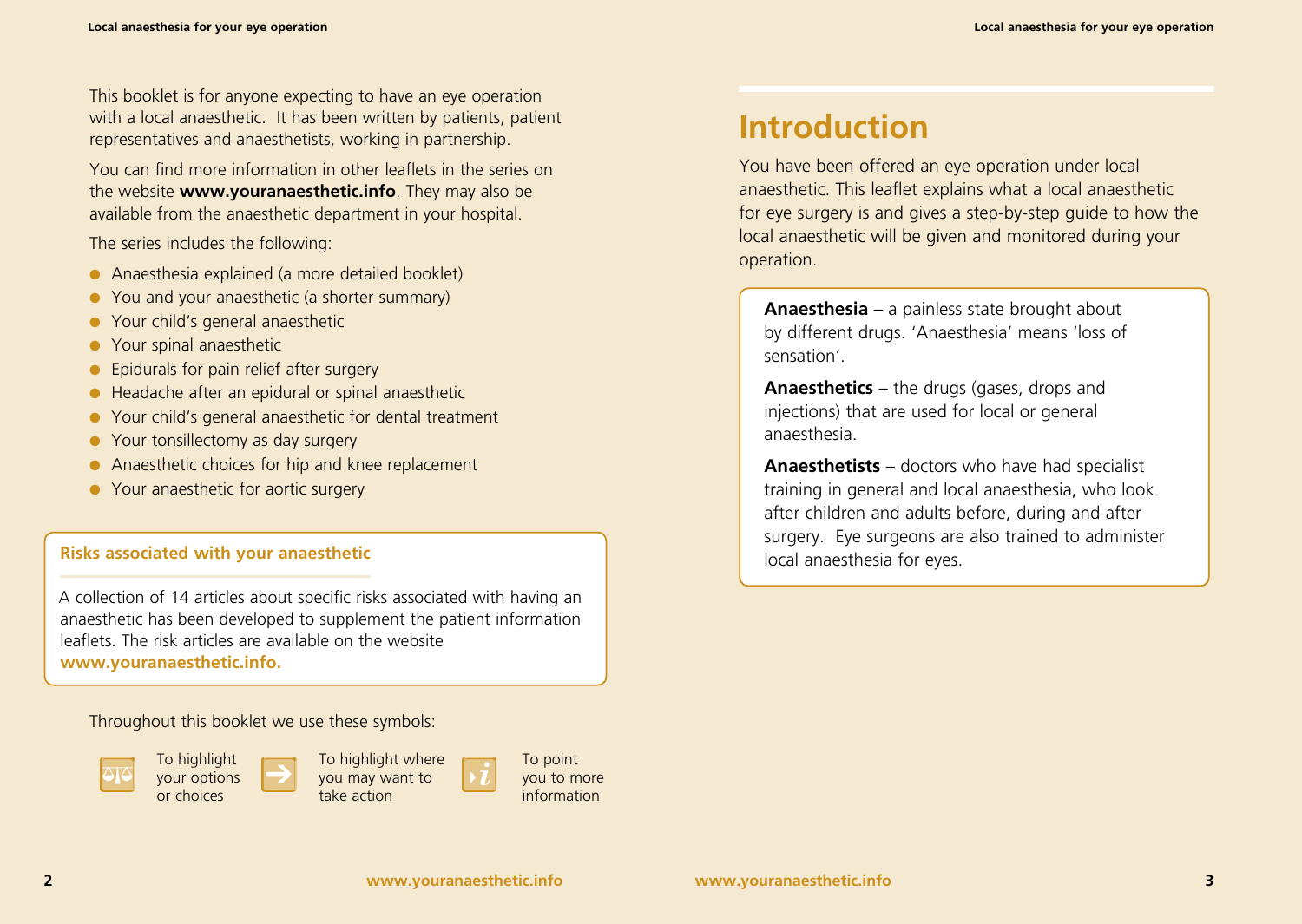# **Local anaesthesia**

A local anaesthetic is a drug which stops you feeling pain. It can be given as eye drops and/or injections. Once you have been given the local anaesthetic you will still be awake and aware of what is happening to you but the aim is that you feel no pain during the operation.

#### **What are the advantages of local anaesthesia?**

A local anaesthetic generally works very well at preventing you feeling any pain during the operation. It also gives you pain relief after the operation for several hours. It usually has fewer risks and side effects than a general anaesthetic, especially if you are elderly. This is because it doesn't affect any other part of your body, such as your breathing or your heart. People recover more quickly following surgery under local anaesthetic and can go home on the same day. You can continue to take any prescribed medicine you are on and may be able to eat and drink as normal. Your hospital will advise you about this.

#### **I would really prefer a general anaesthetic, do I have a choice?**

Yes. Nothing will happen to you until you understand and agree with what has been planned for you.

If you do have a preference for a general anaesthetic, you should discuss this with your anaesthetist or surgeon. There may be a medical reson why you should not have a general anaesthetic. You may need to wait longer for your operation. Some hospitals may not be able to provide operations under general anaesthetic if it is normally carried out using a local.

#### **Who administers the local anaesthetic and how is it given?**

Both anaesthetists and eye surgeons are trained to administer local anaesthetic. There are two types of local anaesthetic:

- **1** Some operations are suitable to be carried out with numbing eye drops only.
- **2** Many operations require local anaesthetic injections as well as numbing eye drops. Injections are necessary for operations on the retina or other operations where the eye must be kept totally still. After using drops to numb the surface of the eye an injection is given around the eye (avoiding the eyeball itself).

#### **Is the local anaesthetic injection painful?**

This varies from person to person. Eye drops that numb the surface of the eye are used first to make it as comfortable as possible. A very fine needle is used and there may be a feeling of stinging or pressure which usually lasts less than a minute.

#### **Are there any complications of local anaesthesia?**

Local anaesthesia for eye surgery is regarded as the safest anaesthetic for many people. Sometimes you may develop bruising or a black eye as the injection damages a small blood vessel around the eye. This is not usually serious but can look unsightly for a week or so. It is more common if you take aspirin or other drugs that thin the blood.

Rarely, there is more important bleeding around the eye. This can mean your operation will have to be delayed to another day.

**Local anaesthesia**

Local anaesthesia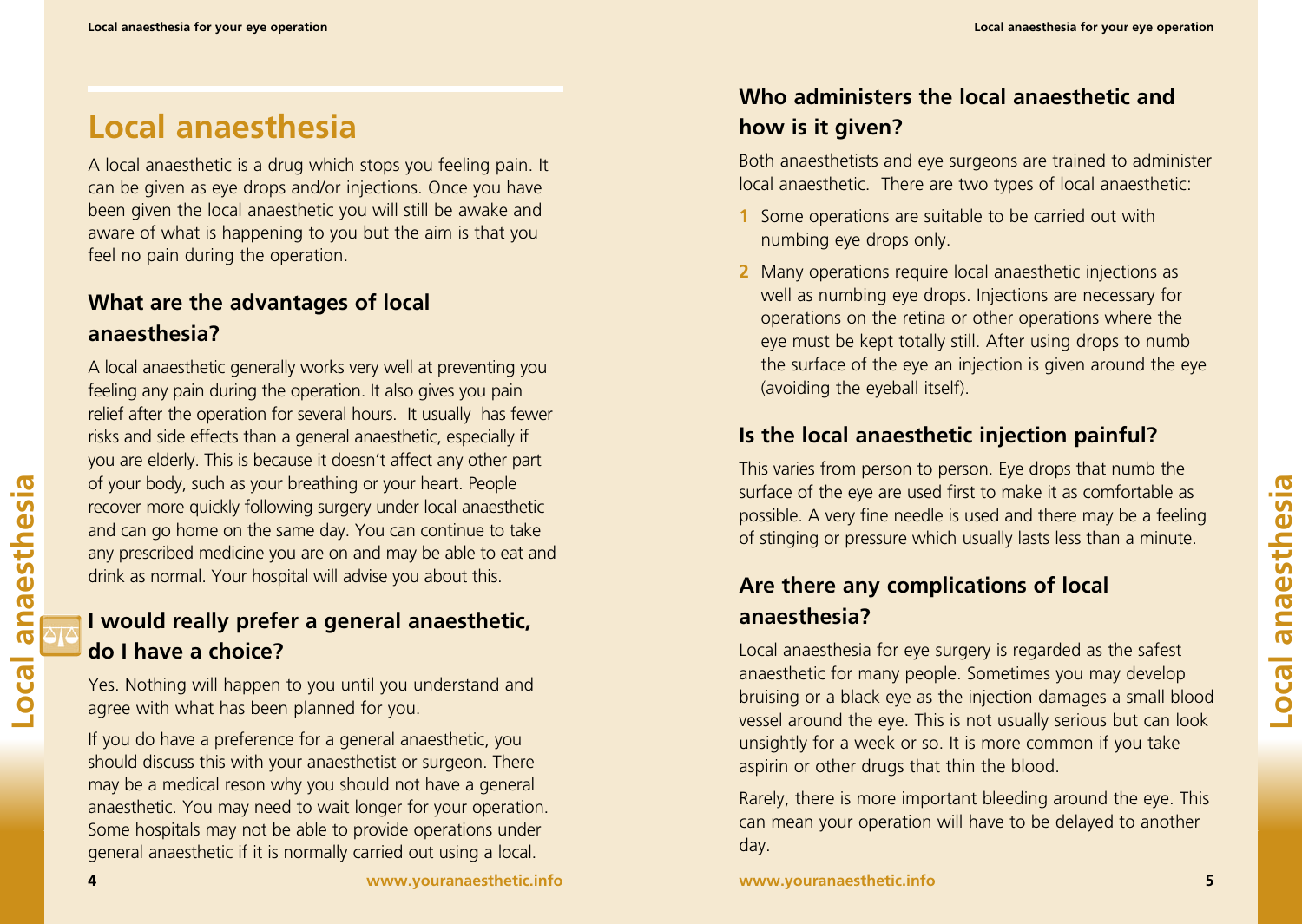#### **Serious complications are very rare.**

Although rare or very rare, damage to the eye, blood vessels or eye muscles and effects on your heart, blood pressure and breathing can happen. Your anaesthetist or eye surgeon will be able to give more information about these complications.

#### **Is there anything that makes people unsuitable for a local anaesthetic to the eye?**

Yes. You will need to be able:

- to lie reasonably flat and still for between 45 minutes and an hour
- to follow simple instructions.

#### **Local anaesthetic is not normally recommended if you:**

- cannot lie reasonaby flat
- have an illness (e.g. Parkinson's) that makes being still difficult
- have a cough you cannot control
- have severe hearing difficulties
- will have difficulty understanding what is being said
- have severe claustrophobia
- have a known allergy to local anaesthetic drugs.

If any of these points applies to you it is important that you talk or write to your GP, surgeon or anaesthetist before the day of your operation. A general anaesthetic may be considered, depending on your general health. This would be discussed with you.

# **Before the operation**

#### **Health Check: The Pre-Assessment Clinic**

Once the operation date is planned, your health check is essential. You may be be sent a short questionnaire about your health or be asked to attend a pre-operative assessment clinic. Nurses usually conduct the pre-assessment clinic with a doctor available for immediate advice. Your health is checked and a full medical history is taken. If you need any tests these will be arranged at this clinic. We will also ask you about your home situation to make sure you have enough support after the operation.

#### **You will be asked about:**

- general health and fitness
- medical problems
- heart disease
- lung disease
- pain in the chest during exercise or at rest
- diabetes
- your current medication
- if you are pregnant
- allergies
- smoking
- alcohol intake
- $\bullet$  help you have at home

**Local anaesthesia**

**OCal** 

anaesthesia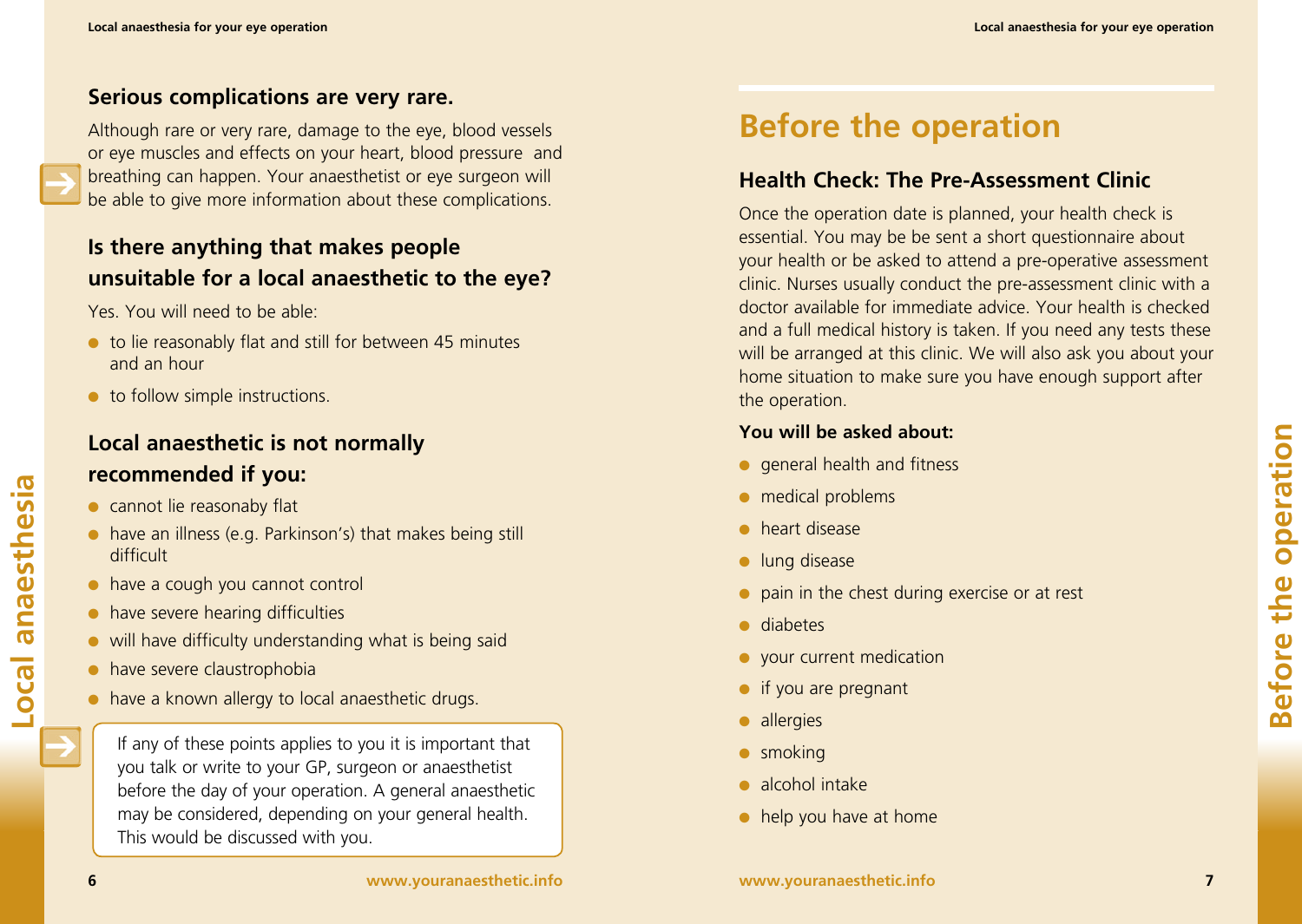# **The day of the operation**

You should receive clear instructions about if and when you should stop eating and drinking.



**The day of the operation**

day of

The

the operation

You can continue to take most prescribed medication as normal, including up to and on the day of your operation. If you are taking aspirin, clopidogrel or warfarin, please check with the hospital. You may need to stop it a few days before your operation. If you are diabetic, you will need instructions about your diabteic treatment.

If you have a cough or heavy cold on the day of surgery, you should telephone the ward for advice. Your operation may need to be postponed.

Please bring any medication you are taking with you to the hospital on the day of your operation so the doctors and nurses can check them. You usually continue taking your own medication while you are in hospital.

#### **In hospital**

You will be seen by your eye surgeon (ophthalmologist) and anaesthetist. Your eye surgeon will check and mark the eye that is being operated on and discuss the operation and anaesthetic with you. You will be asked to sign a consent form and your forehead may be marked on the side of the eye to be operated on.

#### **What happens next?**

● You may be asked to put on a hospital gown. Sometimes you can keep your own clothes on – you should wear comfortable clothing that is loose around the neck.

- Depending on the type of operation you are having the ward nurses may give you some eye drops to dilate your pupil (make your pupil bigger). These may make your sight slightly blurred.
- They may place local anaesthetic cream under your lower eyelid.
- It is sensible to use the toilet before you go to theatre so that you can lie still comfortably.
- The operating theatre staff will accompany you to theatre.

Theatre staff will ask you some questions to check who you are, and what operation you are having. They will check again with you which eye is being operated on and check your consent form.

#### **Can I have something to help calm me down?**

Your anaesthetist and theatre staff are very used to helping people relax. Sedatives can sometimes make you very sleepy and slow your breathing which can lead to difficulty during the operation. Please discuss your wishes with your anaesthetist.

#### **What happens in the anaesthetic room?**

You will be made comfortable on the operating trolley. Your anaesthetist will attach you to equipment to monitor:

- **your heart:** sticky patches will be placed on your chest (electrocardiogram or ECG)
- **your blood pressure:** a blood pressure cuff will be placed on your arm
- **the oxygen level in your blood:** a clip will be placed on your finger (pulse oximeter).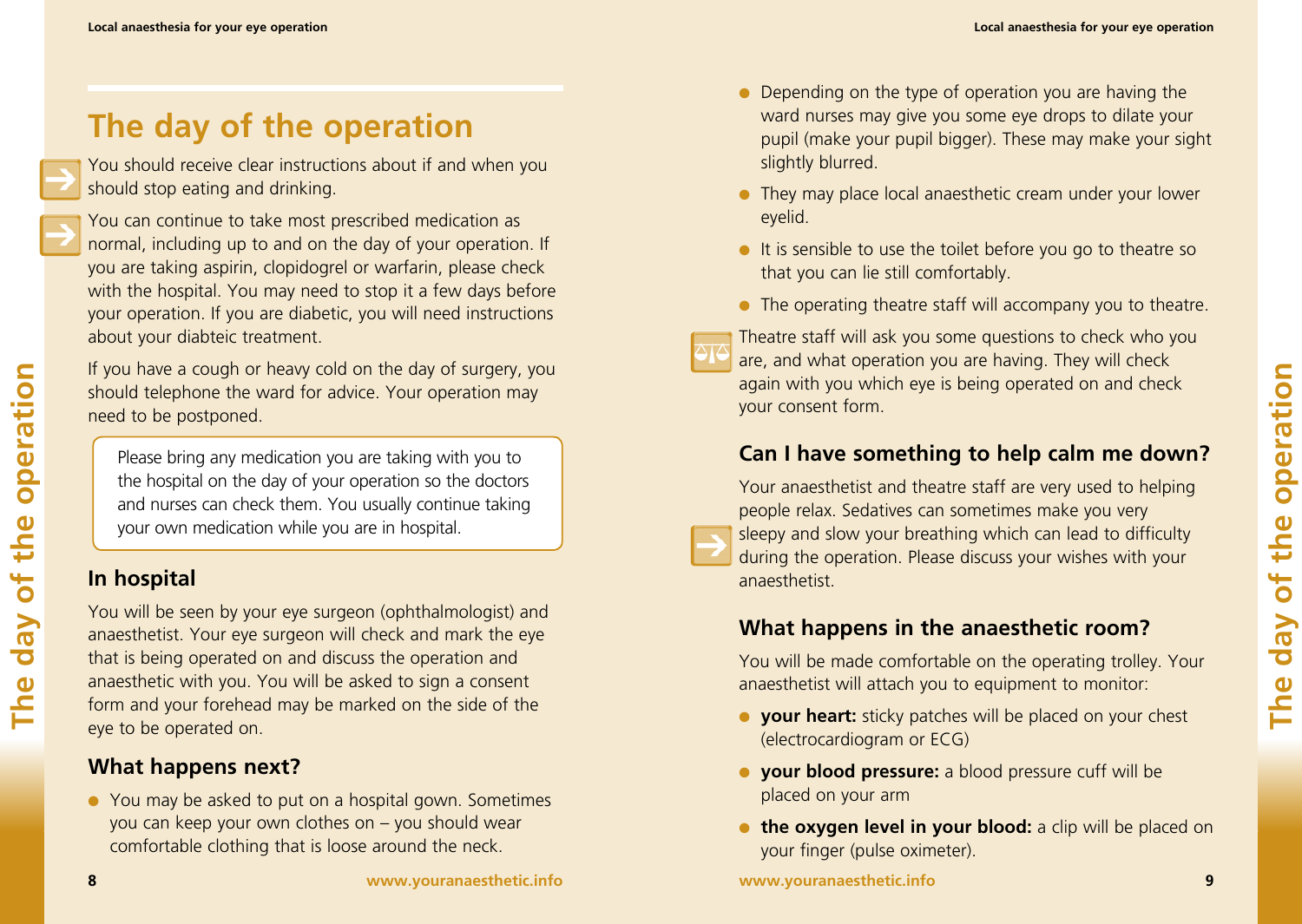Your anaesthetist may need to give you drugs into a vein. A needle will be used to put a thin plastic tube (a cannula) into a vein in the back of your hand or arm. This is taped down to stop it slipping out.

The anaesthetist or eye surgeon will then give you the eye drops and/or injections which numb your eye.

After the local anaesthetic is given your eye will be kept closed to prevent anything touching and damaging the surface of the eye. Staff may massage your eye or place a small weight on the closed eye to help the anaesthetic spread evenly.

#### **Will the local anaesthetic injection hurt?**

This varies from person to person. There may be stinging, pressure or pain which usually lasts less than a minute.

### **How do I know that the anaesthetic is working?**

Your anaesthetist or eye surgeon will check your eye to make sure it is numb. You may be asked to look in different directions to assess the effects of the anaesthetic. When they are happy that the anaesthetic has worked, you will be taken into the operating theatre.

# **The operation**

#### **What happens in the operating theatre?**

- The nurse will check you are lying comfortably on the operating table and that your head is supported.
- A sterile surgical sheet will be placed over your face to keep the area around your eye clean. The sheet will have a hole in it so the surgeon can see your eye to be operated on.
- $\bullet$  A tube may be placed under the surgical sheet which will blow fresh air around your mouth and nose. This is to help you breathe easily and feel comfortable during the operation.
- You may be aware of the area around your eye being cleaned with a cold fluid to keep it sterile.
- The heart and pulse monitors will be re-attached.
- You may feel a bit of water running down your face. This is quite normal as the surgeon uses a very weak salt-water solution to keep your eye moist.

A member of staff will sit with you and may offer to hold your hand throughout the operation.

#### **Can I speak during the operation?**

No, It is best not to speak whilst the surgeon is operating on your eye as this will make your face move and could affect the surgery. If you want to say something, you will be asked to move your hand gently and the eye surgeon will stop operating so that you can speak.

**www.youranaesthetic.info** 11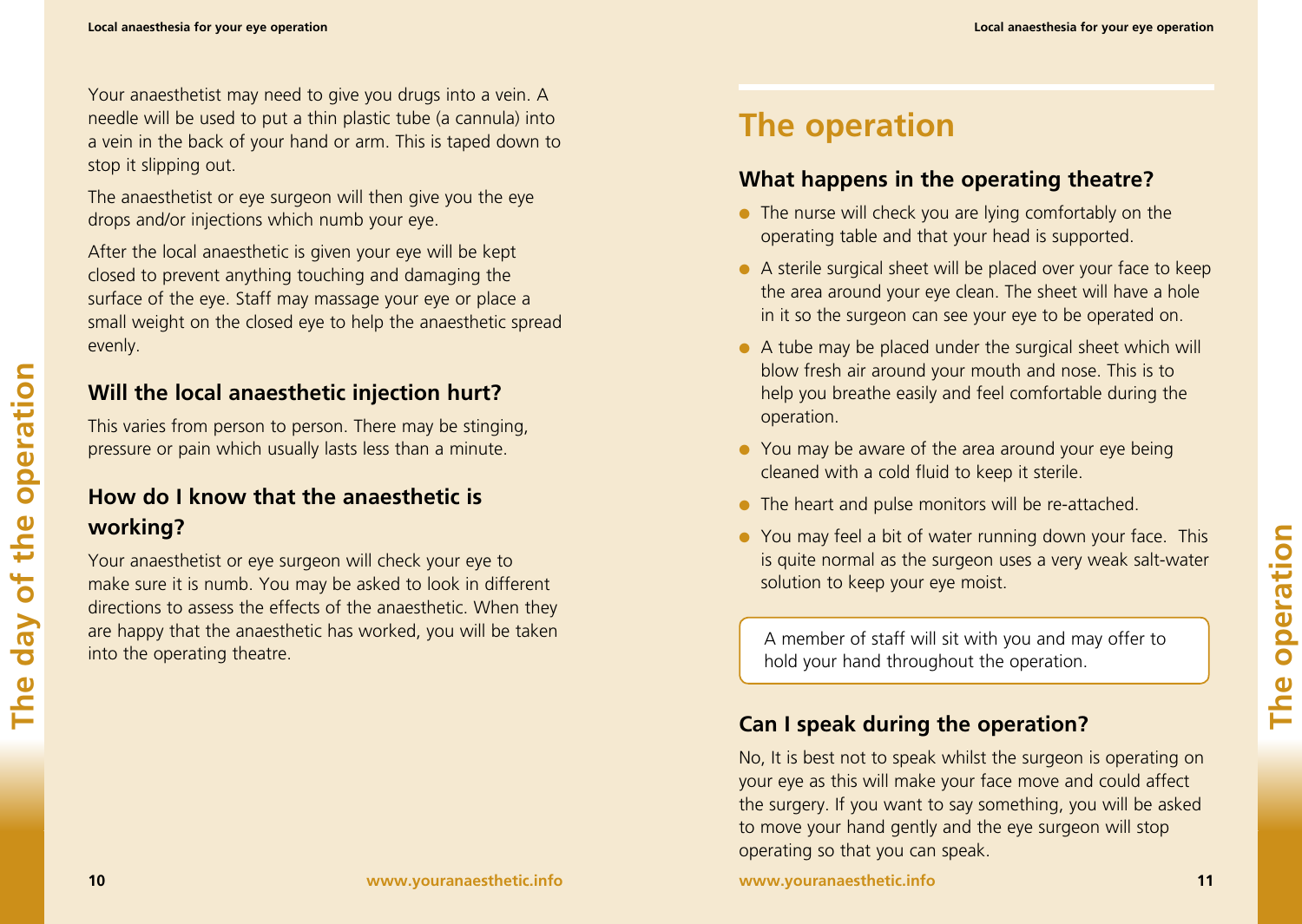#### **Will I see anything?**

You will usually be able to see bright lights and you may see some movements during the operation. This varies from person to person. You will not be able to see any detail.

#### **What else will happen?**

The surgeon operates with fine instruments that reach inside your eye – your eye is not removed from its normal position.

You will be aware that the surgeon is working and will feel some pressure. If you are uncomfortable in any way please let theatre staff know. More local anaesthetic can be given if necessary.

#### **What if I blink?**

A small clip keeps your eyelids open so you do not need to worry about blinking.

#### **Can I wear my hearing aid during the operation?**

It is usual practice to remove the hearing aid on the same side as the eye being operated on because, no matter how careful your surgeon is, water can enter the ear and the hearing aid may start to make noises.

# **After the operation**

A nurse will escort you back to the ward in a wheelchair.

Your eye may be covered with a shield or pad until the following day to protect it and stop you from rubbing it whilst asleep. You may experience double vision for a time, due to the after effects of the anaesthetic.

#### **What about going home?**

When you have recovered and your transport arrives, you may go home. Before you go, the ward nurse will give you written instructions about recovering from your operation, for example what activities to avoid. He or she will also tell you about any medication you need to take and will show you how to put your eye drops in if you are unsure. Drops may be used following surgery to stop inflammation (swelling) and help prevent infection. You will be asked to attend the ward or the outpatient clinic for a further check up.

#### **How long does the anaesthetic last?**

Your eye will stay numb for two to three hours, although it can last up to four hours. Double vision may persist for several hours.

#### **Will I be in pain?**

You may feel some discomfort when the anaesthetic wears off and a mild painkiller such as paracetamol may be required. The hospital will advise you on this before you are discharged. For this reason it is good if you can have someone to help you at home and stay with you for the first night following surgery. If you experience severe pain contact your GP or the hospital immediately.

#### **When can I drive?**



You will need to ask the surgeon how long you should wait before driving, as it varies from person to person.

**After the operation**

After the

operation